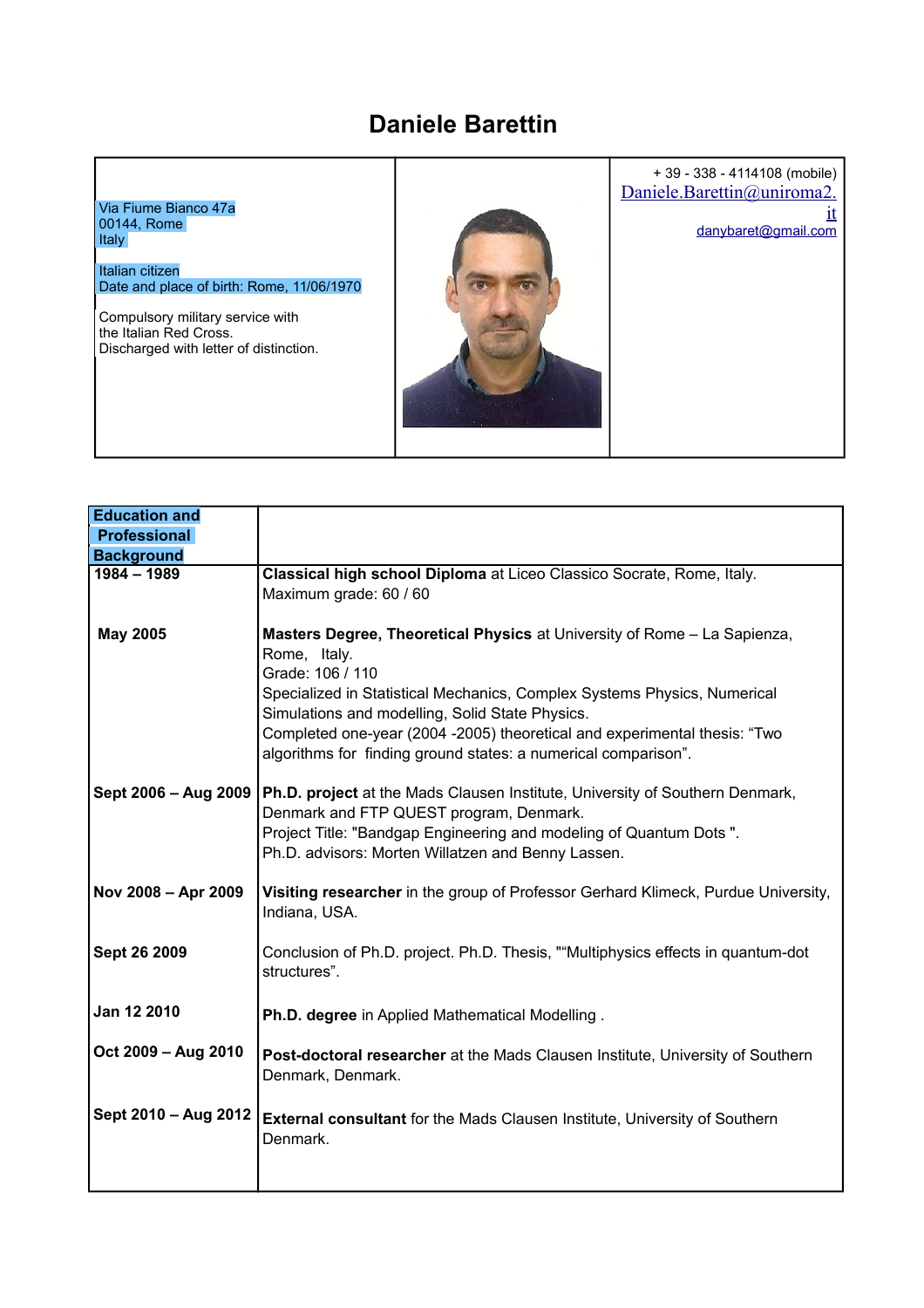| From Feb 2011                                                                                                                    | Post-doctoral researcher for the OLAB -- Department of Electronic Engineering,<br>University of Rome Tor Vergata.                                                                                                                                  |
|----------------------------------------------------------------------------------------------------------------------------------|----------------------------------------------------------------------------------------------------------------------------------------------------------------------------------------------------------------------------------------------------|
| October 2011                                                                                                                     | Visiting researcher in the group of Professor Vadim Evtikhiev, A. F. loffe Institute,<br>Saint Petersburg, Russia.                                                                                                                                 |
| November 2011-<br>October 2012                                                                                                   | Winner of grant: Progetto Cariplo 2010-0525- Highly efficient<br>organic solar cells based on surface nanostructuration of<br>innovative hybrid materials for light-trapping:<br>One year Post-doctoral position University of Rome - Tor Vergata. |
| April - May<br><b>October - November</b><br>2012<br>March - May 2013<br>June - July 2014<br>June - July 2015<br>June - July 2016 | Visiting researcher at A. F. loffe Institute, Russian Academy of Science,<br>Saint Petersburg, Russia.                                                                                                                                             |
| April 2013-<br>May 2015                                                                                                          | Winner of grant: NewLED Nanostructured Efficient White LEDs based on<br>short-period superlattices and quantum dots (EU - 7h Framework<br>Programme):<br>Two years Post-doctoral position University of Rome - Tor Vergata.                        |
| January-May 2015                                                                                                                 | Winner of grant from VILLUM FOUNDATION within Young Investigator<br>Programme of prof. Elizaveta Semenova :<br>Five months visiting Post-doctoral position, Technical University of<br>Denmark, DTU - Copenhagen, DK.                              |
| From March 2016                                                                                                                  | Researcher (Assistant Professor) UNICUSANO, University Niccolò<br>Cusano, Rome Italy.                                                                                                                                                              |

| <b>Teaching Activities</b> |                                                                                                                        |
|----------------------------|------------------------------------------------------------------------------------------------------------------------|
| Sept - Dec 2007            | Teaching instructor M.Sc. course: "Mechanical Vibrations" at University of Southern<br>Denmark, Faculty of Engineering |
| <b>March - May 2008</b>    | Teaching instructor Bachelor course: "Thermodynamics" at University of Southern<br>Denmark, Faculty of Engineering.    |
| From October 2015          | Solid State Electronics, UNICUSANO, University Niccolò Cusano, Rome Italy.                                             |
| From March 2016            | General Physics (Mechanics - Thermodynamics) UNICUSANO, University Niccolò<br>Cusano, Rome Italy.                      |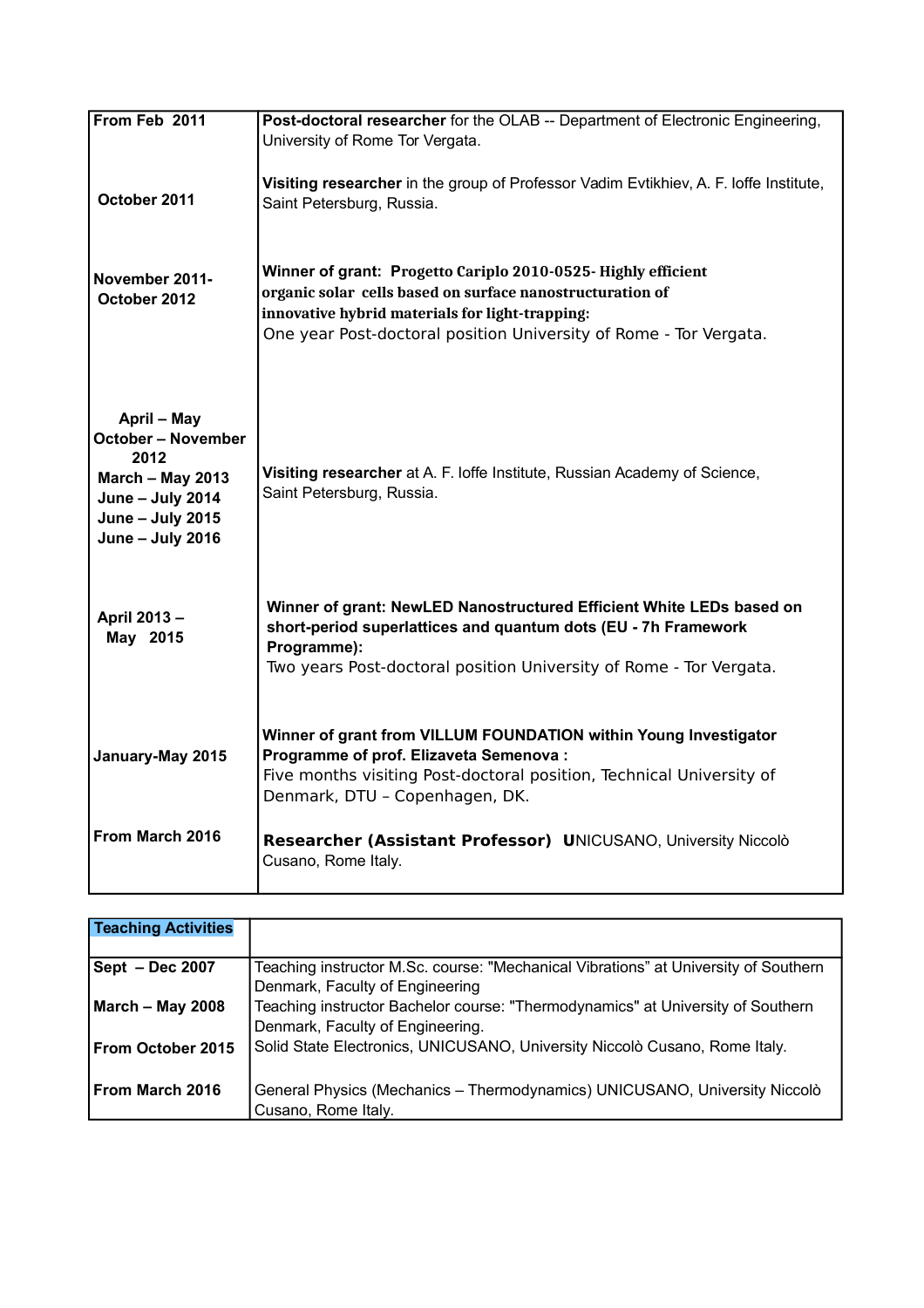| <b>Scholarships and</b> |                                                                                       |
|-------------------------|---------------------------------------------------------------------------------------|
| other academic          |                                                                                       |
| activities              |                                                                                       |
| From Sept 2006          | Member of MESO (Mesoscopic Structures, Dynamic and Optics) - Research Training        |
|                         | Program for Nanotechnology and Functional Materials - University of Southern          |
|                         | Denmark.                                                                              |
| August 2007             | International Summer School "Sensing and manipulating at the frontier of optics: from |
| Scholarship             | the meso- to the nanoscale", University of Southern Denmark, Sonderborg, Denmark.     |
|                         |                                                                                       |
| August 2007             | 61st European Study Group for Industry in Mathematics +DCAMM Research School,         |
| Scholarship             | University of Southern Denmark, Sonderborg, Denmark.                                  |
|                         |                                                                                       |
| November 2007           | Invited as participant to the workshop: "Physics-Based Mathematical Models of Low-    |
| Workshop                | Dimensional Semiconductor Nanostructures: Analysis and Computation", International    |
|                         | Research Station, Banff, Canada.                                                      |

| <b>Referee Service</b> |                                  |
|------------------------|----------------------------------|
|                        | <b>Physical Review Letters</b>   |
|                        | Physical Review A, B             |
|                        | l Phvsica E.                     |
|                        | Optical and Quantum Electronics. |

| <b>Language Skills</b> |                  |                                    |
|------------------------|------------------|------------------------------------|
|                        | Italian – Native | English - Excellent                |
|                        |                  | (Certificate of Advanced English - |
|                        |                  | Cambridge University)              |
|                        |                  | Russian - Very good                |
|                        |                  | Danish - Basic                     |

| <b>IT Skills</b> |                                                                                                                                            |
|------------------|--------------------------------------------------------------------------------------------------------------------------------------------|
| <b>Generic</b>   | Extensive computer experience: Operating Systems (Windows, Unix, Linux), Office<br>package.                                                |
| <b>Specific</b>  | Programming Languages (C, Fortran, Matlab, Bash), Data analysis (Awk, Gnuplot),<br>extensive experience with COMSOL platform and TiberCAD. |

| <b>Personal interests</b> |                                                                                                                                                                                                                                               |
|---------------------------|-----------------------------------------------------------------------------------------------------------------------------------------------------------------------------------------------------------------------------------------------|
|                           | Theater. Two-year experience assistant director in a professional Italian troupe.<br>Sports. Competitive Swimmer : several attendances at the Italian national senior<br>championships, two victories at the regional Southern Denmark senior |
|                           | championships.<br>Writing. Several short stories published in Italian magazines.                                                                                                                                                              |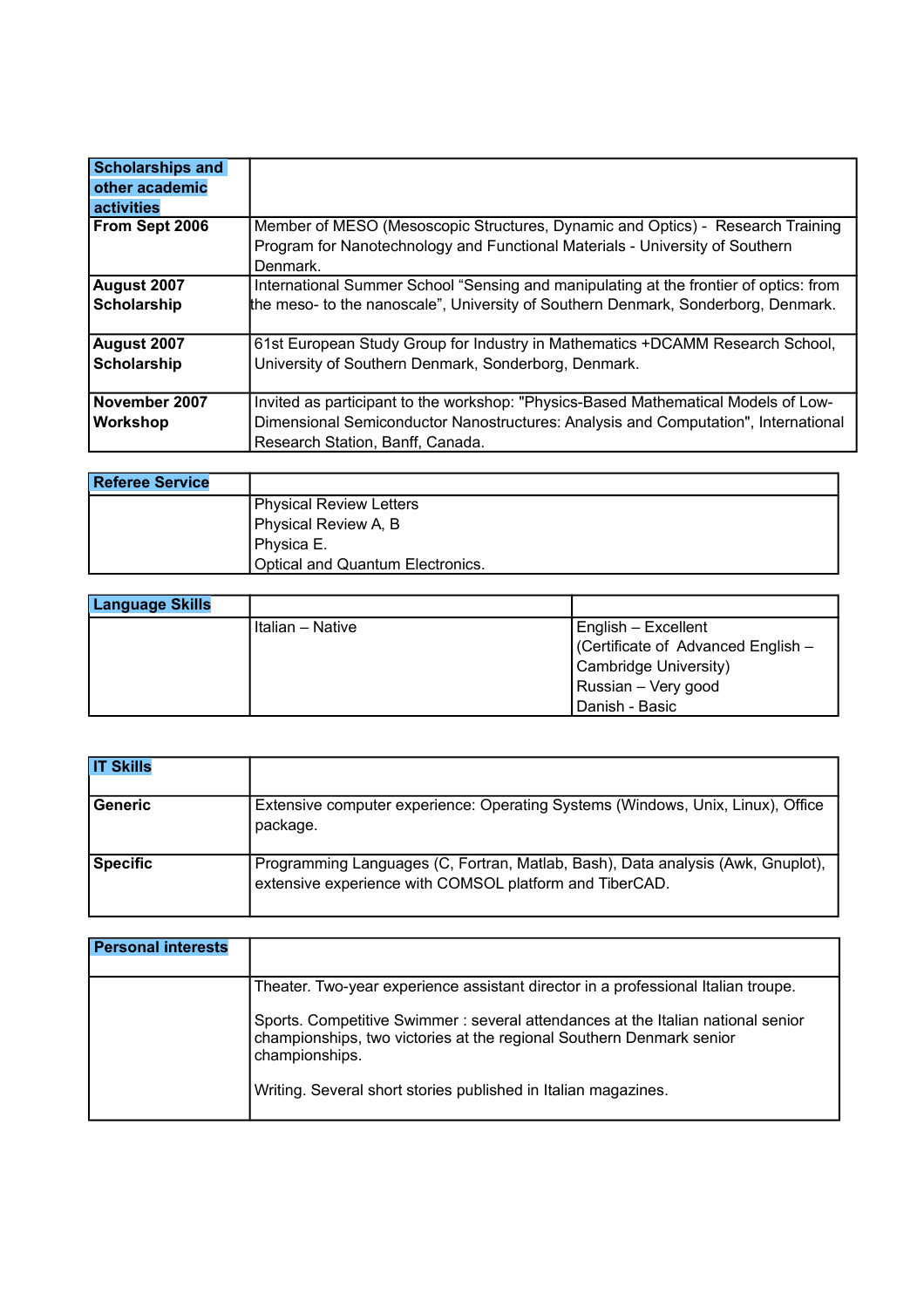| <b>Publications</b>        |                                                                                                                                                                                                                                                                                                                                           |
|----------------------------|-------------------------------------------------------------------------------------------------------------------------------------------------------------------------------------------------------------------------------------------------------------------------------------------------------------------------------------------|
| <b>Journal Publication</b> | 1. B. Lassen, D. Barettin, M. Willatzen, and L.C. Lew Yan Voon, Piezoelectric<br>models for semiconductors quantum dots, Microelectronics Journal, 39 (11),<br>1226 (2008).                                                                                                                                                               |
|                            | 2.<br>D. Barettin, J. Houmark, B. Lassen, M. Willatzen, T. R. Nielsen, J. Mork, and<br>A.-P. Jauho, Analysis of optical properties of strained semiconductor<br>quantum dots for electromagnetically induced transparency, Phys. Rev. B<br>80, 235304 (2009).                                                                             |
|                            | 3. D. Barettin, S. Madsen, B. Lassen, and M. Willatzen, Comparison of wurtzite<br>atomistic and piezoelectric continuum strain models: Implications for optical<br>properties, Superlattices and Microstructures 47, 134 (2010).                                                                                                          |
|                            | 4. B. Lassen, M. Willatzen, and D. Barettin, Band-mixing and strain effects in<br>InAs/GaAs quantum ring, Superlattices and Microstructures, 47, 103 (2010).                                                                                                                                                                              |
|                            | 5. D. Barettin and P. Sibani, <i>Entropic algorithms and the lid method as</i><br>exploration tools for complex landscapes, Phys. Rev. E 84, 036706 (2011).                                                                                                                                                                               |
|                            | 6. D. Barettin, S. Madsen, B. Lassen, and M. Willatzen, Computational<br>Methods for Electromechanical Fields in Nanostructures,<br>Commun. Comput. Phys., 11, pp 797-83 (2012).                                                                                                                                                          |
|                            | 7. D. Barettin, A. Di Carlo, R. De Angelis, M. Casalboni, P. Prosposito, <i>Effect of</i><br>dielectric Bragg grating nanostucturing on dye sensitezed solar cells.<br>Optics Express 20 (106), A888-A897 (2012).                                                                                                                         |
|                            | 8. D. Barettin, A. V. Platonov, A. Pecchia, V. N. Kats, George E. Cirlin, I. P.<br>Soshnikov, A. D. Bouravleuv, L. Besombes, H. Mariette, M. Auf der Maur,<br>and A. Di Carlo, Model of a GaAs quantum dot embedded in a polymorph<br>AIGaAs nanowire, Selected Topics in Quantum Electronics, IEEE Journal of<br>19 (5), 1901209 (2013). |
|                            | 9.<br>D. Barettin and P. Sibani, Optimization by Record Dynamics, Computer<br>Physics Communications 185 (3), 730-735 (2014).                                                                                                                                                                                                             |
|                            | 10. D. Barettin, R. De Angelis, P. Prosposito, M. Auf der Maur, M. Casalboni,<br>and A. Pecchia, Model of a realistic InP surface quantum dot extrapolated<br>from atomic force microscopy results, Nanotechnology 25 (19), 195201<br>(2014).                                                                                             |
|                            | 11. D. Barettin, R. De Angelis, P. Prosposito, M. Auf der Maur, M. Casalboni,<br>and A. Pecchia, Inter-dot strain field effect on the optoelectronic properties<br>of realistic InP lateral quantum-dot molecules, Journal of Applied Physics<br>117, 9 (2015).                                                                           |
|                            |                                                                                                                                                                                                                                                                                                                                           |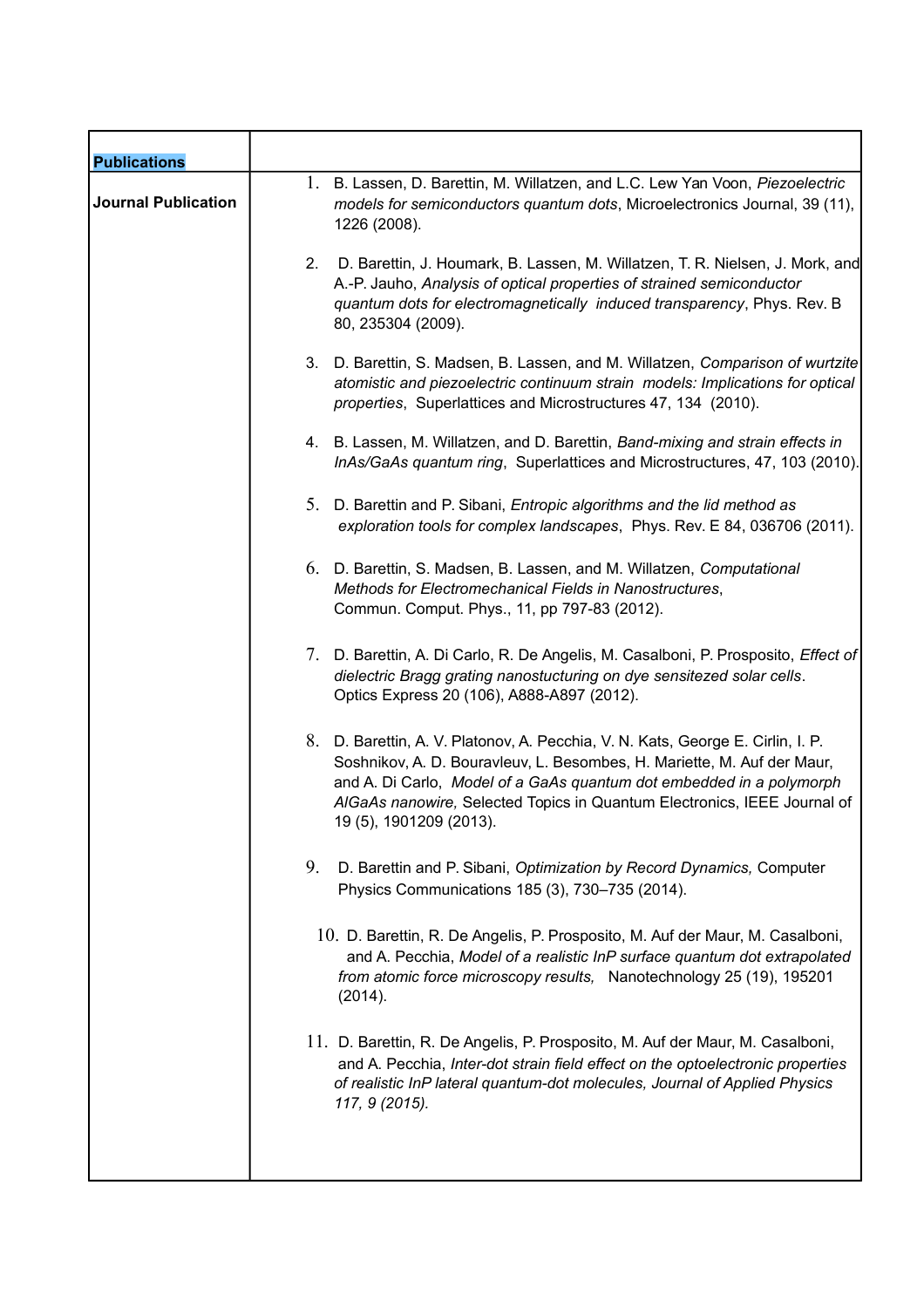| Peer-reviewed                             |    | 1. D. Barettin, B. Lassen, and M. Willatzen, Electromechanical fields in<br>Ga/AIN Wurtzite Quantum Dots, J. Phys. Conf. Ser. 107, 012001 (2008).                                                                                                                                                         |
|-------------------------------------------|----|-----------------------------------------------------------------------------------------------------------------------------------------------------------------------------------------------------------------------------------------------------------------------------------------------------------|
| Proceeding<br><b>Publications</b>         |    | 2. B. Lassen, M. Willatzen, D. Barettin, R. V. N. Melnik, and L. C. Lew Yan<br>Voon, Piezoelectric effect and spontaneous polarization in GaN/AIN<br>quantum dots, J. Phys. Conf. Ser. 107, 012008 (2008).                                                                                                |
|                                           |    | 3. B. Lassen, D. Barettin, M. Willatzen, Strain in inhomogeneous<br>InAs/GaAs quantum-dot structures.<br>Journal of Physics: Conference Series 367 (1), 012007 (2012).                                                                                                                                    |
|                                           |    | 4. E.S. Semenova, I.V. Kulkova, S. Kadkhodazadeh, D. Barettin, O.<br>Kopylov, A. Cagliani, K. Almdal, M. Willatzen, K. Yvind, Epitaxial growth<br>of quantum dots on InP for device applications operating at the 1.55 $\mu$ m<br>wavelenght range, SPIE OPTO, 899606-899606-9 (2014).                    |
| <b>Conference</b><br><b>Contributions</b> | 1. | D. Barettin, B. Lassen, and M. Willatzen, Electromechanical fields in<br>GaN/AIN Wurtzite Quantum Dots, Poster, Physics-Based Mathematical<br>Models of Low-Dimensional Semiconductor Nanostructures: Analisys<br>and Computation (Banff 2007).                                                           |
|                                           |    | 2. B. Lassen, M. Willatzen, D. Barettin, R. V. N. Melnik, and L. C. Lew Yan<br>Voon, Piezoelectric effect and spontaneous polarization in GaN/AIN<br>quantum dots, Talk, Physics-Based Mathematical Models of Low-<br>Dimensional Semiconductor Nanostructures: Analisys and Computation<br>(Banff 2007). |
|                                           |    | 3. L.C. Lew Yan Voon, B. Lassen, D. Barettin, and M. Willatzen,<br>Semiconductor quantum dots and piezoelectric models, Talk, CLACSA<br>XIII (Santa Maria, Colombia 2007).                                                                                                                                |
|                                           | 4. | M. Willatzen, B. Lassen, D. Barettin, and L.C. Lew Yan Voon<br>Piezoelectric models for semiconductors quantum dots, Talk, APS March<br>Meeting (New Orleans, Louisiana 2008).                                                                                                                            |
|                                           | 5. | M. Willatzen, B. Lassen, D. Barettin, and L.C. Lew Yan Voon<br>Piezoelectric models for semiconductors quantum dots, W28.00009,<br>Proceeding of the American Physisc Society, New Orleans, Louisiana,<br>USA, March 10-14 (2008).                                                                        |
|                                           | 6. | L.C. Lew Yan Voon, B. Lassen, D. Barettin, and M. Willatzen,<br>Semiconductor quantum dots and piezoelectric models, Proceeding of<br>CLACSA XIII (Santa Maria, Colombia 2008).                                                                                                                           |
|                                           |    | 7. D. Barettin, B. Lassen, M. Willatzen, R.V.N. Melnik, and L.C. Lew Yan<br>Voon, Three-dimensional strain distributions due to anisotropic effects in<br>InGaAs semiconductor quantum dots, Talk, WCCM8-ECCOMAS (Venice<br>2008).                                                                        |
|                                           |    |                                                                                                                                                                                                                                                                                                           |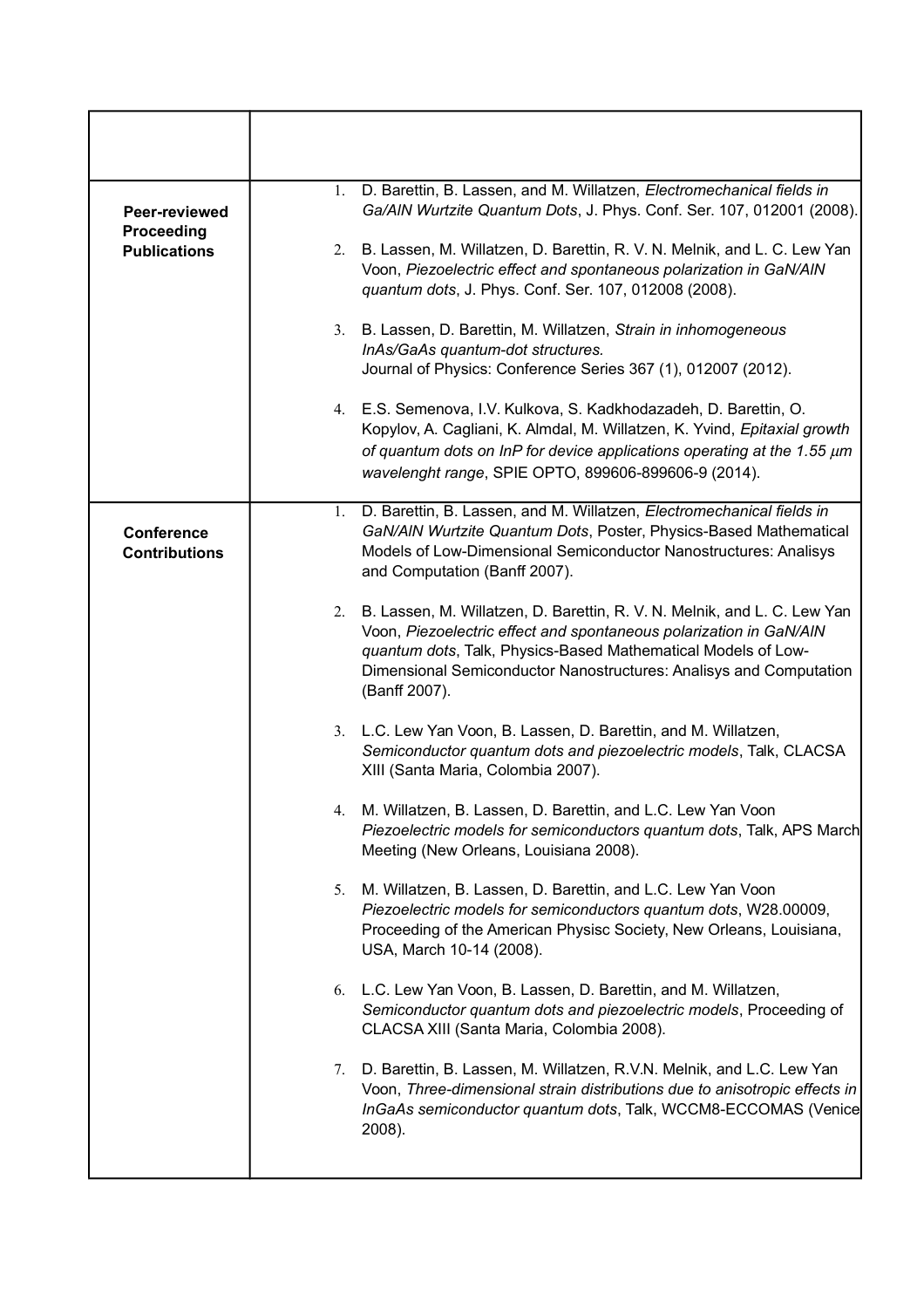| 8. | J. Houmark, D. Barettin, B. Lassen, T. R. Nielsen, J. Mork, A.-P. Jauho,<br>and M. Willatzen, Analysis of quantum dot EIT based on eight-band k*p<br>theory, Poster, ICPS (Rio de Jeneiro, 2008).                                                                                |
|----|----------------------------------------------------------------------------------------------------------------------------------------------------------------------------------------------------------------------------------------------------------------------------------|
|    | 9. B. Lassen, D. Barettin, and M. Willatzen, Cylindrical symmetry and<br>spurious solutions in 8 band k*p theory, Poster, ICPS (Rio de Jeneiro,<br>2008).                                                                                                                        |
|    | 10. D. Barettin, S. Madsen, B. Lassen, and M. Willatzen, Comparison of<br>wurtzite atomistic and piezoelectric continuum strain models:<br>Implications for optical properties, Poster, PLMN09 (Lecce 2009).                                                                     |
|    | 11. B. Lassen, M. Willatzen, and D. Barettin, Band-mixing and strain effects<br>in InAs/GaAs quantum ring, Talk, PLMN09 (Lecce 2009).                                                                                                                                            |
|    | 12. D. Barettin, S. Madsen, B. Lassen, and M. Willatzen, Comparison of<br>atomistic and continuum quantum-dot elastic models and implications<br>for optoelectronic properties, Poster, ICPS (Seoul, 2010).                                                                      |
|    | 13. D. Barettin, S. Madsen, B. Lassen, and M. Willatzen, Comparison of<br>atomistic and continuum quantum-dot elastic models and implications<br>for optoelectronic properties, Proceeding of ICPS (Seoul, 2010).                                                                |
|    | 14. D. Barettin, A. Pecchia, G. Penazzi, M. Auf der Maur, B. Lassen,<br>M. Willatzen, and A. di Carlo, Comparison of continuum and atomistic<br>methods for the analysis of InAs/GaAs quantum dots, Talk,<br>Nusod (Rome, 2011).                                                 |
|    | 15. M. Willatzen, B. Lassen, S. Madsen, D. Barettin, Strain and<br>piezoelectric effects in quantum-dot structures, Invited Talk, Nusod<br>(Rome, 2011).                                                                                                                         |
|    | 16. D. Barettin, A. Pecchia, G. Penazzi, M. Auf der Maur, B. Lassen,<br>M. Willatzen, and A. Di Carlo, Comparison of continuum $k^*p$<br>and atomistic Tight Binding methods for the analysis of<br>InAs/GaAs quantum dots, TMCS III (Leeds, 2012).                              |
|    | 17. D. Barettin, A. V. Platonov, A. Pecchia, V. N. Kats, G. E. Cirlin, I. P.<br>Soshnikov, A. D. Bouravleuv, L. Besombes, H. Mariette, M. Auf der<br>Maur, A. di Carlo, Modelling of GaAs quantum dot embedded in a<br>polymorph AIGaAs nano wire, Talk Nusod (Vancouver, 2013). |
|    | 18. Daniele Barettin, Matthias Auf der Maur, Alessandro Pecchia, and Aldo<br>di Carlo, Realistic modeling of nanostructured quantum dots from<br>experimental results, 22nd Int. Symp. "Nanostructures: Physics and<br>Technology" (Saint Petersburg, Russia 2014).              |
|    | 19. M. Auf der Maur, D. Barettin, A. Pecchia and Aldo di Carlo, Random<br>alloy fluctuations effects on the spontaneous emission properties of a<br>InGaN/GaN LED, 16 th International Conference Laser Optics (Saint<br>Petersburg, Russia 2014).                               |
|    |                                                                                                                                                                                                                                                                                  |